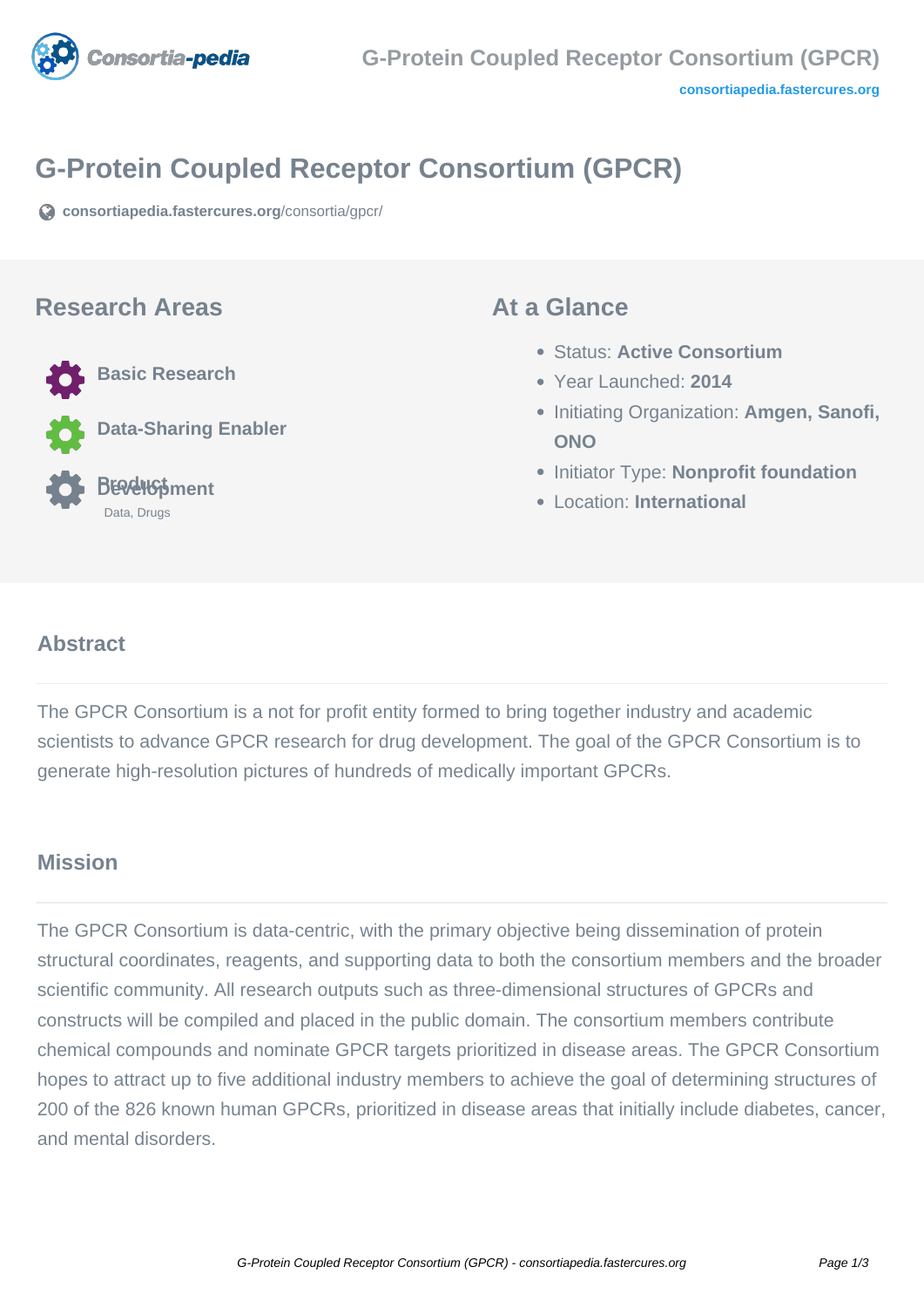

# **Consortium History**

GPCR Consortium was launched in 2014

## **Structure & Governance**

The GPCR Consortium was started by Professor Raymond Stevens, who is focused on the structure and function of GPCRs and human cell signaling, and is coordinated by Dr. Michael Hanson, a leader in GPCR structural biology.

# **Financing**

GPCR is funded by the National Institute of Health Protein Structure Initiative

## **Intellectual Property**

GPCR provides pre-competitive access to structural information, materials, and related data.

# **Links/Social Media Feed**

Homepage http://gpcrconsortium.org/

# **Points of Contact**